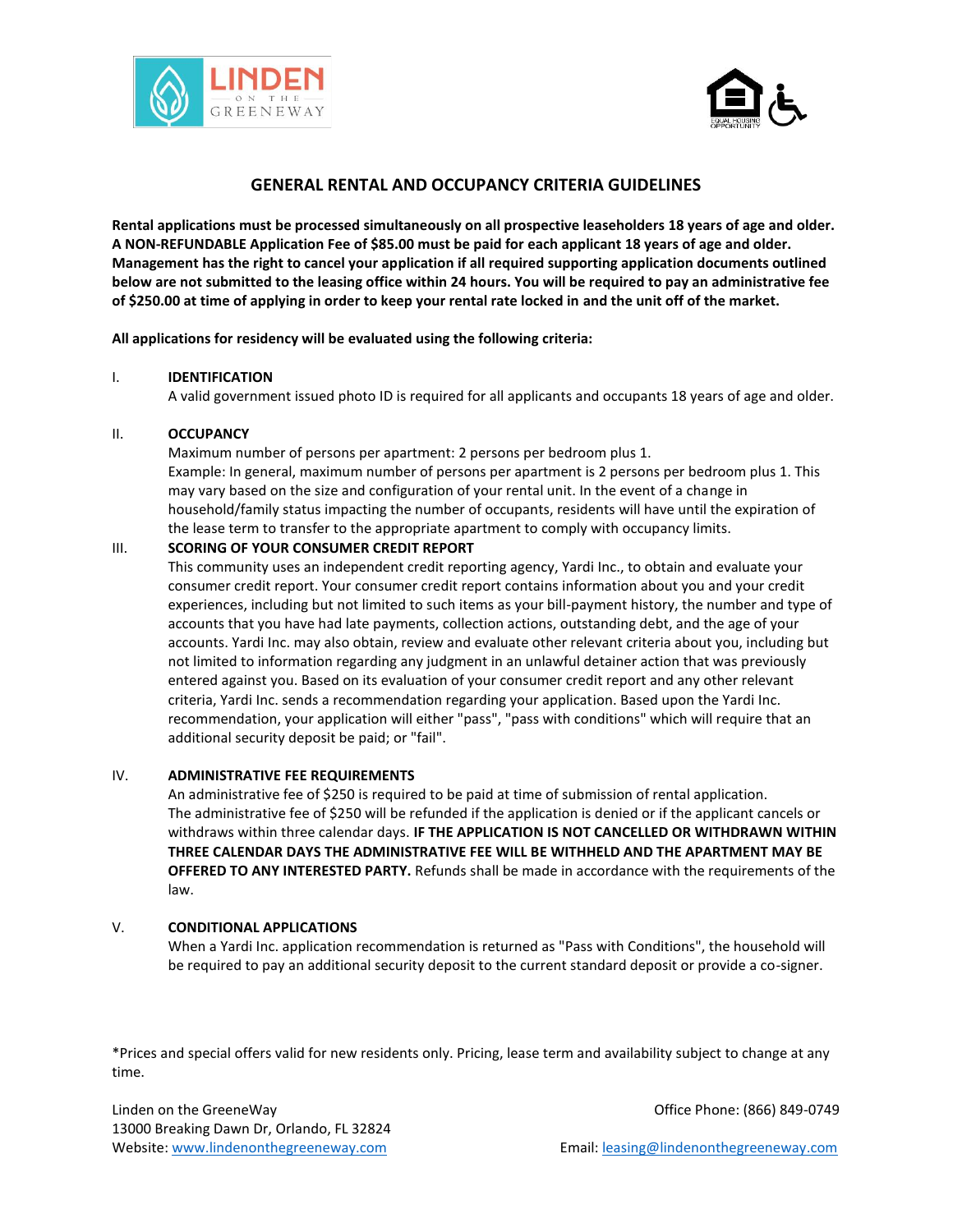



VI.

- **DECLINED APPLICATIONS** (if any of the following apply, the application will be declined);
	- Unable to provide a valid government issued photo ID.
	- Falsification of the Application.
	- When a Yardi Inc. application recommendation reports an average risk score among the applicants of less than 525.
	- If the bank returns the application fee or holding deposit check.
	- Anyone having more than one unsatisfied monetary judgment currently pending against them (one monetary judgement less than \$200 is not grounds for automatic denial).
	- Civil Court Records 2 or more Filings/Unlawful Detainers within past 3 years; 1 or more Monetary Judgements within past 3 years; 1 or more Possession/Forcible Detainers within past 7 years
	- Bankruptcy filing that has not been dismissed or discharged.
	- Criminal Record Criminal convictions, depending upon the nature and severity of the offense and the time that has passed since the conviction occurred. Such offenses may include, for example: sexual assault; domestic violence; discharging a firearm; gang participation; drug manufacturing; animal abuse; burglary; vandalism; assault; disorderly conduct; stalking; etc. An application also may be denied if the information available regarding a conviction is insufficient to allow proper classification.

## VII. **CO-SIGNER**

- Co-signer must show verification to substantiate income equal to or greater than 3 times the effective rent using the type of documentation listed in section X below.
- Co-signers must complete an application and be processed through Yardi Inc. as a co-signer.
- Co-signers must sign the Lease Agreement and will be a leaseholder, thereby having access to the apartment.
- Co-signers may be accepted for applicants with a recommendation of "Pass with Conditions."
- If a co-signer application is approved, the security deposit for the apartment will be One Month Rent.

## VIII. **APPLICANTS WITHOUT A SOCIAL SECURITY NUMBER**

- Must show verification to substantiate income equal to or greater than 3.0 times the effective rent using the type of documentation listed in section X below.
- Applications will be processed using all information available through credit reporting agencies if such information can be obtained.

## IX. **RESIDENT TRANSFER ON-SITE**

All current residents transferring on-site must complete a new rental application and show verification to substantiate income equal to or greater than 3.0 times the effective rent using the type of documentation listed in section X below.

\*Prices and special offers valid for new residents only. Pricing, lease term and availability subject to change at any time.

Linden on the GreeneWay **Community 1999-0749** Change of Community 1999-0749 Change of Community 1999-0749 13000 Breaking Dawn Dr, Orlando, FL 32824 Website[: www.lindenonthegreeneway.com](http://www.lindenonthegreeneway.com/) Email: leasing@lindenonthegreenewa[y.com](mailto:leasing@rhapartments.com)